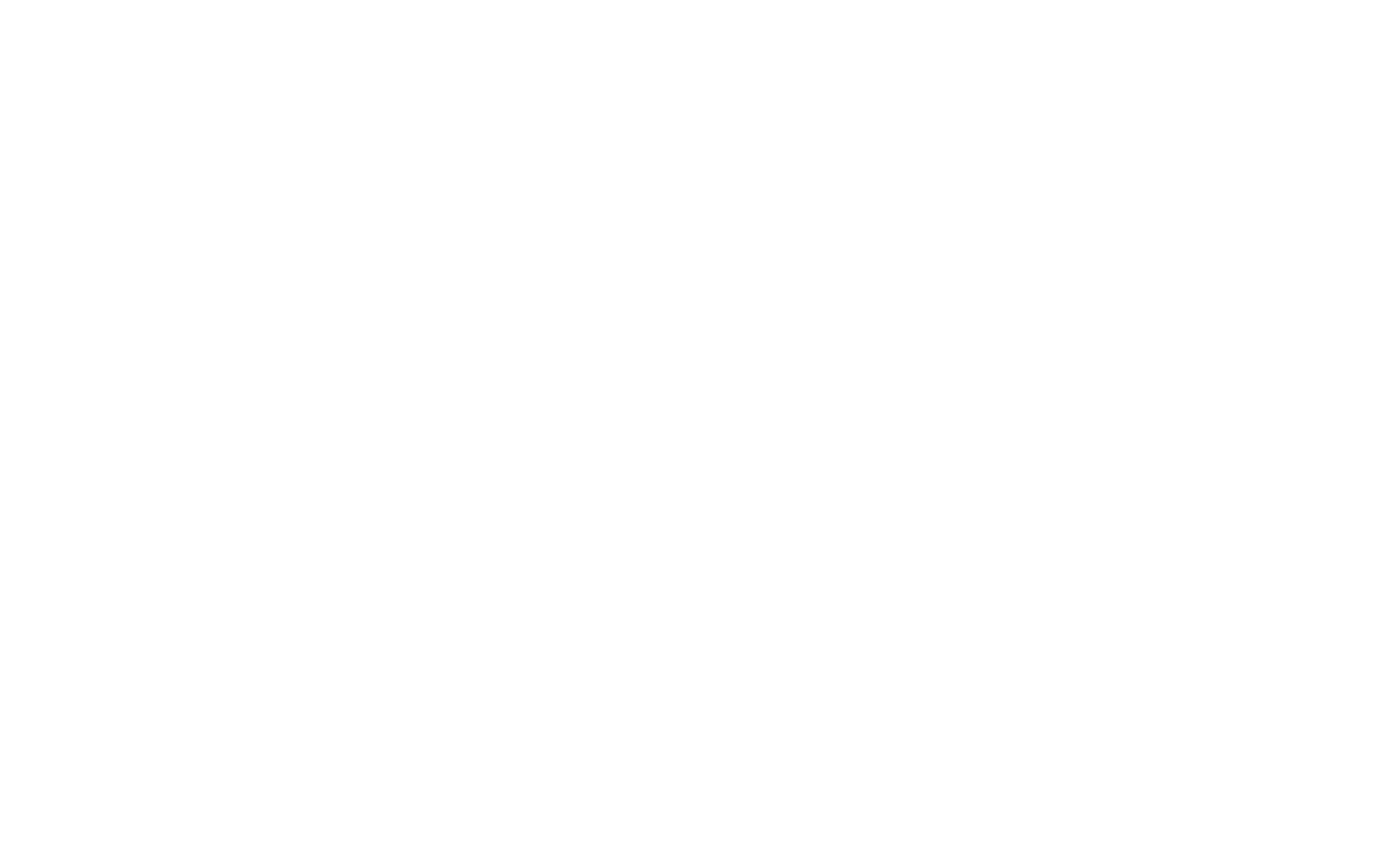LISTADO DEFINITIVO DOC.TIT.EN CONDICIONES DE ASC.POR LOCALIDAD A¥O 2022.

| <sup>3</sup> Local i dad: Las Heras<br><b>OAAAAAAAAAAAAAAAAAAAAAAAAAAAAAAAA</b><br><sup>3</sup> VICEDI RECTORES CON 3 A¥OS EN CONDICIONES DE ACCEDER A LA DIRECCION                                                                                                                                                          |   |               |                                                          |            |                                                                                                      |      |                                                                                           |                                                     |  |                                                                                                                                                                                                                                                                                                                |
|------------------------------------------------------------------------------------------------------------------------------------------------------------------------------------------------------------------------------------------------------------------------------------------------------------------------------|---|---------------|----------------------------------------------------------|------------|------------------------------------------------------------------------------------------------------|------|-------------------------------------------------------------------------------------------|-----------------------------------------------------|--|----------------------------------------------------------------------------------------------------------------------------------------------------------------------------------------------------------------------------------------------------------------------------------------------------------------|
|                                                                                                                                                                                                                                                                                                                              |   |               |                                                          |            |                                                                                                      |      |                                                                                           |                                                     |  | Nro Apellido y Nombre Tit A.P. --- SERVICIOS DOCENTES --- ANT. CUL. RESI. M.A. ATP O.T. PUBL -ACTIVIDADES -C.C. J.E. OTRO S.D.I. PUNT.Establecimiento Titular<br>Ord M.A/E Vic Dir Sup S.T. Voc D.N.Asis Dict Loc Prov Na/In ALDP                                                                              |
| 1 SEPULVEDA SANDRA EVA 9 0.60 3.00 1.80 0.90<br>3 RAMI REZ SILVINA 9 0.40 4.60 0.90<br>3 RAMI REZ SILVINA 9 0.40 4.60 0.90<br>4 MU¥OZ PAOLA SOLEDAD 9 3.00 1.20<br>5 URRA GARCIA 9 1.20 3.20 1.20 3.60<br>5 URRA GARCIA 9 1.20 3.20 1.20<br><sup>3</sup> VICEDI RECTORES CON 2 A¥OS EN CONDICIONES DE ACCEDER A LA DIRECCION |   |               |                                                          | 3.00 10.00 | 10.00 1.00<br>10.00<br>10.00<br>10.00<br>10.00<br>10.00<br>10.00<br>10.00<br>10.00<br>10.00<br>10.00 | 0.10 | 16.75<br>3.00<br>5.25<br>5. 25<br>5. 25<br>2. 50<br>6. 50<br>3.00<br>1.25<br>3.00<br>1.00 |                                                     |  | 42.55 ESCUELA N 3<br>0. 25 0. 10<br>0. 20<br>0. 10<br>0. 10<br>0. 10<br>0. 10<br>0. 10<br>0. 10<br>0. 10<br>0. 10<br>0. 10<br>0. 10<br>0. 10<br>0. 10<br>0. 10<br>0. 10<br>0. 10<br>0. 10<br>0. 10<br>0. 10<br>0. 10<br>0. 10<br>0. 10<br>0. 10<br>0. 10<br>0. 10<br>0. 10<br>0. 10<br>0. 10<br>0. 10<br>0. 10 |
| M.A/E Vic Dir Sup S.T. Voc D.N.Asis Dict Loc Prov Na/In ALDP GRAL<br>Ord                                                                                                                                                                                                                                                     |   |               |                                                          |            |                                                                                                      |      |                                                                                           |                                                     |  | Nro Apellido y Nombre Tit A.P. --- SERVICIOS DOCENTES --- ANT. CUL. RESI. M.A. ATP O.T. PUBL - ACTIVIDADES -C.C. J.E. OTRO S.D.I. PUNT. Establecimiento Titular                                                                                                                                                |
| 1 NU¥EZ CLAUDIA<br>2 MARISCAL MARIELA<br>3 ROTHLISBERGER<br>4 DECARA ELIANA MARIA<br>9 4.00 0.60<br>4 20 0.60<br>5 CARDENAS EDGARDO                                                                                                                                                                                          | 9 | $2.60$ $0.60$ | $3.00$<br>$3.00$<br>$3.00$<br>$3.00$<br>$3.00$<br>$2.40$ |            | 10.00<br>10.00<br>10.00 0.40<br>10.00<br>10.00                                                       |      |                                                                                           | $\begin{array}{c} 0.10 \\ 0.10 \end{array}$<br>0.10 |  | 3.00 30.80 ESCUELA N 77<br>3.00 30.70 ESCUELA N 77<br>3.00 30.00 ESCUELA N 64<br>2.00 28.90 ESCUELA N 64<br>3.00 27.60 ESCUELA N 84                                                                                                                                                                            |

# PAGINA: 1<br>FECHA DE EMISION: 06/12/2021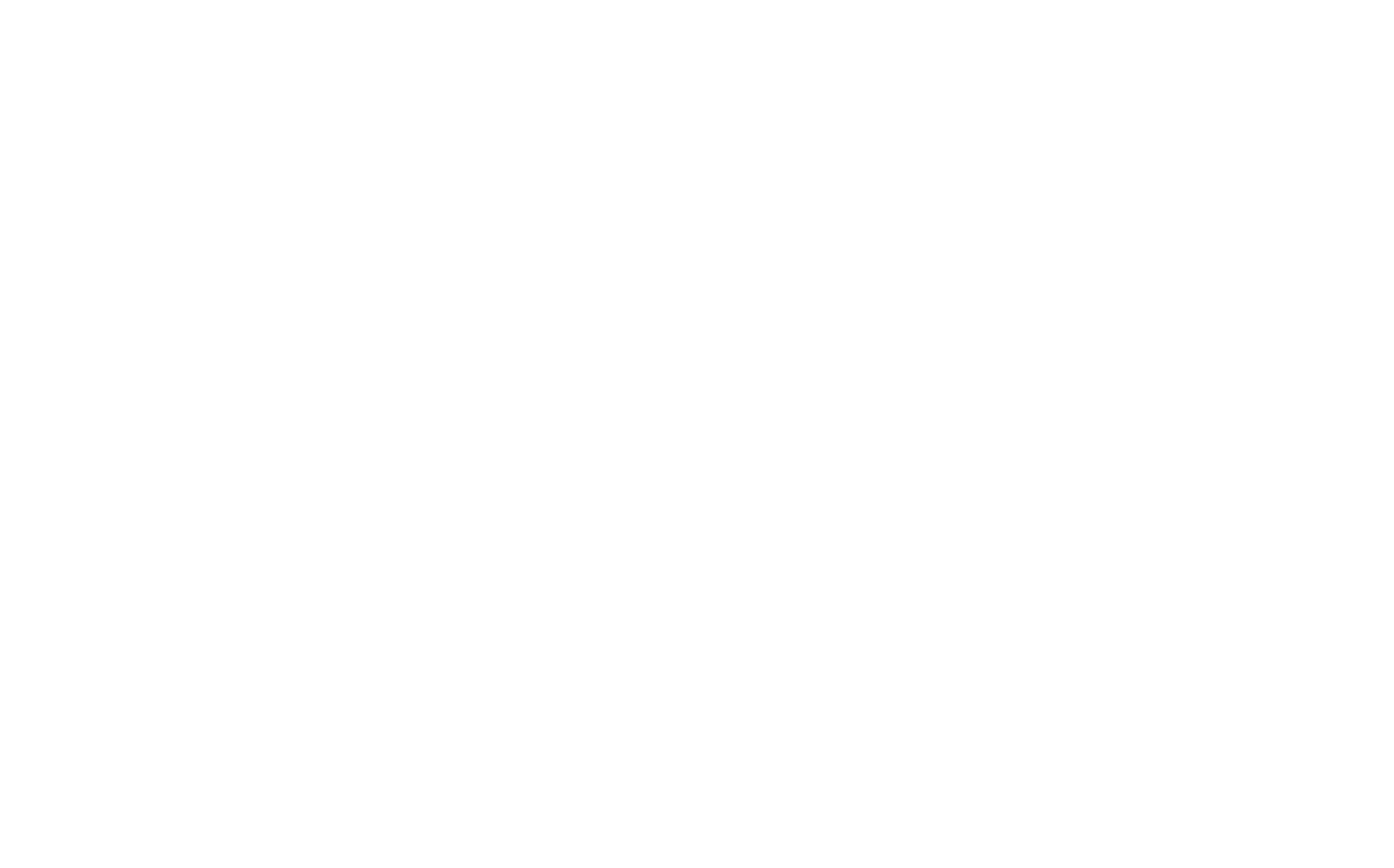#### <sup>3</sup>Localidad: Las Heras <u>3</u> ÀÄÄÄÄÄÄÄÄÄÄÄÄÄÄÄÄÄÄÄÄÄÄÄÄÄÄÄÄÄÄÄÄÙ

## LISTADO DEFINITIVO DOC.TIT.EN CONDICIONES DE ASC.POR LOCALIDAD A¥O 2022.

## ÚÄÄÄÄÄÄÄÄÄÄÄÄÄÄÄÄÄÄÄÄÄÄÄÄÄÄÄÄÄÄÄÄ¿

### ÚÄÄÄÄÄÄÄÄÄÄÄÄÄÄÄÄÄÄÄÄÄÄÄÄÄÄÄÄÄÄÄÄÄÄÄÄÄÄÄÄÄÄÄÄÄÄÄÄÄÄÄÄÄÄÄÄÄÄÄÄÄÄÄÄÄÄÄÄÄÄÄÄÄÄÄÄÄÄÄÄÄÄÄÄÄ¿ 3 MAESTROS DE A¥O EN CONDICIONES DE ACCEDER A LA VICEDIRECCION DE EGB 1 y 2<sup>3</sup> ÀÄÄÄÄÄÄÄÄÄÄÄÄÄÄÄÄÄÄÄÄÄÄÄÄÄÄÄÄÄÄÄÄÄÄÄÄÄÄÄÄÄÄÄÄÄÄÄÄÄÄÄÄÄÄÄÄÄÄÄÄÄÄÄÄÄÄÄÄÄÄÄÄÄÄÄÄÄÄÄÄÄÄÄÄÄÙ

| 1 CONTENTTI GUILLERMO 9                    |               | 4.20 0.30    | Vic Dir Sup 5.1. voc D.N.<br>0.30<br>0.30<br>0.30<br>0.00<br>0.00<br>0.00<br>0.00<br>20<br>40<br>0.00<br>.60<br>.60<br>.60<br>.60<br>2.40<br>2.40<br>2.60<br>3.20<br>3.00 |  | 3.00         |           | 10.00              |           |                   | 11.75 0.15 0.10 |  | -CONSECUTE AN ASSES AND AN ANY TO 10<br>0.15 0.10<br>0.16 0.10<br>0.17 0.20036.70 ESCUELA N 53<br>0.50 0.70<br>0.17 0.20034.10 ESCUELA N 64<br>3.003.20 ESCUELA N 53<br>3.003.20 ESCUELA N 53<br>3.003.20 ESCUELA N 54<br>3.003.20 ESCUELA N 7 |
|--------------------------------------------|---------------|--------------|---------------------------------------------------------------------------------------------------------------------------------------------------------------------------|--|--------------|-----------|--------------------|-----------|-------------------|-----------------|--|------------------------------------------------------------------------------------------------------------------------------------------------------------------------------------------------------------------------------------------------|
| 2 OSUNA LAURA ROSANA                       |               | 4.20<br>2.80 |                                                                                                                                                                           |  | 3.00<br>3.00 |           | 10.00 1.00<br>9.80 |           | 7.50<br>6.50      |                 |  |                                                                                                                                                                                                                                                |
| 3 ARGA¥ARAZ RAQUEL<br>4 VERA ELIZABETH DEL |               |              |                                                                                                                                                                           |  | 3.00         |           | 10.00              |           | 5.50              |                 |  |                                                                                                                                                                                                                                                |
| 5 MARTINEZ DI ANA                          |               | 3.40 0.30    |                                                                                                                                                                           |  | 3.00         |           | 10.00              |           | 5.50              |                 |  |                                                                                                                                                                                                                                                |
| 6 COLMAN MARINA ITATI                      |               | 2.80         |                                                                                                                                                                           |  | 3.00         |           | 9.80               |           | 2.50              |                 |  |                                                                                                                                                                                                                                                |
| 7 ROCHA MARIA RAQUEL                       |               |              |                                                                                                                                                                           |  | 3.00         |           | 10.00              |           |                   |                 |  |                                                                                                                                                                                                                                                |
| 8 PONCE FLAVIA                             |               | 4.60         |                                                                                                                                                                           |  | 3.00         |           | 10.00              |           | 0.50              |                 |  |                                                                                                                                                                                                                                                |
| 9 RIOS MIRNA DEL                           |               | 3.60         |                                                                                                                                                                           |  | 3.00         |           | 10.00              |           | $0.10 \quad 4.00$ |                 |  |                                                                                                                                                                                                                                                |
| 10 FIGUEROA HUGO                           |               | 4.40         |                                                                                                                                                                           |  | 3.00         |           | 10.00              |           |                   |                 |  |                                                                                                                                                                                                                                                |
| 11 ECHAZU LORENZA                          |               | 9 0.20 2.40  |                                                                                                                                                                           |  | 3.00         |           | 8.40               |           | 3.00              |                 |  |                                                                                                                                                                                                                                                |
| 12 MU¥OZ ELIZABETH DEL                     |               | 9 0.20 3.80  |                                                                                                                                                                           |  | 3.00         |           | 10.00              |           |                   |                 |  |                                                                                                                                                                                                                                                |
| 13 CABRERA NIDIA ANA                       |               | 3.40         |                                                                                                                                                                           |  | 3.00         |           | 10.00              |           |                   |                 |  |                                                                                                                                                                                                                                                |
| 14 SANOGUERA JORGELINA                     |               | 1.40         |                                                                                                                                                                           |  | 3.00         |           | 4.90               |           | 6.50              |                 |  |                                                                                                                                                                                                                                                |
| 15 ORTEGA FANNY DEL                        |               | 4.40         |                                                                                                                                                                           |  | 3.00         |           | 10.00 0.30         |           | 1.00              |                 |  |                                                                                                                                                                                                                                                |
| 16 NAVARRO MARIA ISABEL                    |               | 3.60<br>2.60 |                                                                                                                                                                           |  | 0.90         | 3.00 0.10 | 10.00<br>9.80      |           | 1.00              |                 |  |                                                                                                                                                                                                                                                |
| 17 HERRERA MIRIAM<br>18 MARCIAL SONIA      |               | 9 0.40 4.20  |                                                                                                                                                                           |  | 3.00         |           | 7.70               |           |                   |                 |  |                                                                                                                                                                                                                                                |
| 19 HERNANDEZ GRACI ELA                     |               | 5.20         |                                                                                                                                                                           |  | 3.00         |           | 10.00              |           |                   |                 |  |                                                                                                                                                                                                                                                |
| 20 ROMERO ADRIANA                          |               | 3.40         |                                                                                                                                                                           |  | 1.65         |           | 10.00              |           | 1.00              |                 |  |                                                                                                                                                                                                                                                |
| 21 RIOS DARDO ARIEL                        |               | 5.00         |                                                                                                                                                                           |  | 3.00         |           | 10.00              |           |                   |                 |  |                                                                                                                                                                                                                                                |
| 22 LATORRE ROXANA                          | $\frac{9}{9}$ | 2.60         |                                                                                                                                                                           |  | 2.70         |           |                    | 9.10 1.10 |                   |                 |  |                                                                                                                                                                                                                                                |
| 23 FERNANDEZ JAVI ER                       |               | 4.00         |                                                                                                                                                                           |  | 3.00         |           | 10.00              |           |                   |                 |  |                                                                                                                                                                                                                                                |
| 24 MAZA MARIA ALEJANDRA                    |               |              |                                                                                                                                                                           |  | 1.60         |           | 5.60               |           | 5.50              |                 |  |                                                                                                                                                                                                                                                |
| 25 MORENO PABLO GERMAN                     |               | 2.40         |                                                                                                                                                                           |  | 0.75         |           | 8.40               |           | 2.50              |                 |  |                                                                                                                                                                                                                                                |
| 26 QUI PI LDOR ALEXIS                      |               | 1.60         |                                                                                                                                                                           |  | 0.90         |           | 10.00              |           | 1.00              |                 |  | 3.00 25.50 ESCUELA N 84                                                                                                                                                                                                                        |
| 27 ALACA ELSA                              |               |              |                                                                                                                                                                           |  | 1.70         |           | 9.10               |           |                   |                 |  |                                                                                                                                                                                                                                                |
| 28 FERNANDEZ RAQUEL                        |               | 9 0.40 3.20  |                                                                                                                                                                           |  | 2.55         |           | 10.00              |           |                   |                 |  | 25.15 ESCUELA N 53                                                                                                                                                                                                                             |
| 29 LOPEZ GLORIA                            |               | 3.00         |                                                                                                                                                                           |  | 3.00         |           | 10.00              |           |                   | 0.05            |  | 25.05 ESCUELA N 53                                                                                                                                                                                                                             |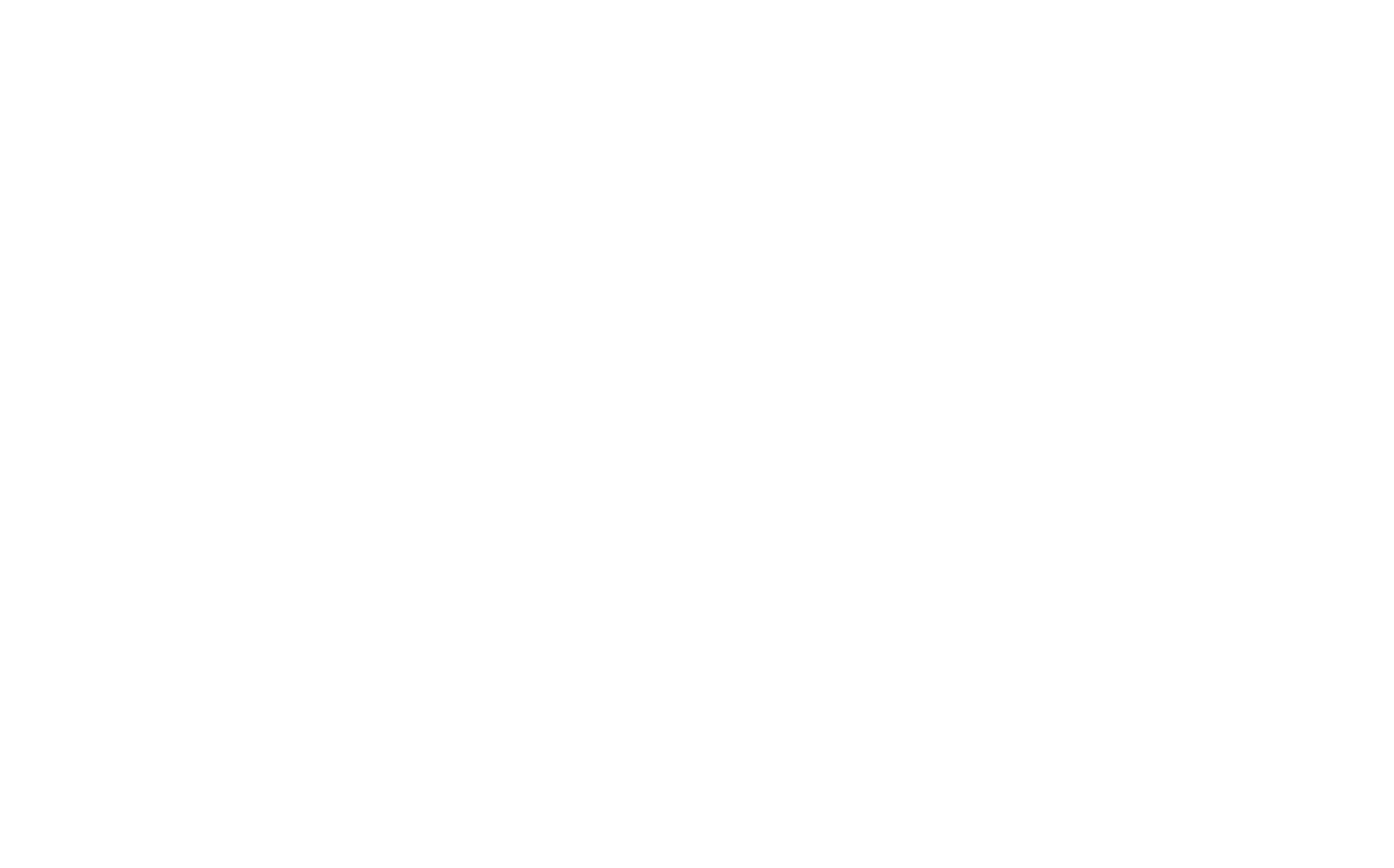## LISTADO DEFINITIVO DOC.TIT.EN CONDICIONES DE ASC.POR LOCALIDAD A¥O 2022.

## ÚÄÄÄÄÄÄÄÄÄÄÄÄÄÄÄÄÄÄÄÄÄÄÄÄÄÄÄÄÄÄÄÄ¿

<sup>3</sup>Localidad: Las Heras <u>3</u>

## ÀÄÄÄÄÄÄÄÄÄÄÄÄÄÄÄÄÄÄÄÄÄÄÄÄÄÄÄÄÄÄÄÄÙ

#### ÚÄÄÄÄÄÄÄÄÄÄÄÄÄÄÄÄÄÄÄÄÄÄÄÄÄÄÄÄÄÄÄÄÄÄÄÄÄÄÄÄÄÄÄÄÄÄÄÄÄÄÄÄÄÄÄÄÄÄÄÄÄÄÄÄÄÄÄÄÄÄÄÄÄÄÄÄÄÄÄÄÄÄÄÄÄ¿ 3 MAESTROS DE A¥O EN CONDICIONES DE ACCEDER A LA VICEDIRECCION DE EGB 1 y 2<sup>3</sup> ÀÄÄÄÄÄÄÄÄÄÄÄÄÄÄÄÄÄÄÄÄÄÄÄÄÄÄÄÄÄÄÄÄÄÄÄÄÄÄÄÄÄÄÄÄÄÄÄÄÄÄÄÄÄÄÄÄÄÄÄÄÄÄÄÄÄÄÄÄÄÄÄÄÄÄÄÄÄÄÄÄÄÄÄÄÄÙ

|                                     |                                                            |      |       |      |      | Nro Apellido y Nombre I Tit A.P. --- SERVICIOS DOCENTES --- ANT. CUL. RESI. M.A. ATP O.T. PUBL - ACTIVIDADES -C.C. J.E. OTRO S.D.I. PUNT.Establecimiento Titular<br>Ord                               M.A/E Vic Dir Sup S.T. Voc |                         |
|-------------------------------------|------------------------------------------------------------|------|-------|------|------|----------------------------------------------------------------------------------------------------------------------------------------------------------------------------------------------------------------------------------|-------------------------|
| 30 AGUERO MARINA LORENA 9 0.20 2.60 |                                                            | 1.00 | 9.10  |      | 0.10 |                                                                                                                                                                                                                                  | 3.00 25.00 ESCUELA N 64 |
| 31 GOMEZ ALICIA RAQUEL 9            | 2.80                                                       | 0.40 | 9.10  |      |      |                                                                                                                                                                                                                                  | 3.00 24.30 ESCUELA N 77 |
| 32 CARRASCO CLAUDIA                 | $\begin{array}{cccc} - & 9 & 1.60 \\ 9 & 2.60 \end{array}$ | 1.05 | 5.60  | 4.00 |      |                                                                                                                                                                                                                                  | 3.00 24.25 ESCUELA N 84 |
| 33 ARANDA CRISTIAN                  | 2.60                                                       | 0.25 | 9.10  |      |      |                                                                                                                                                                                                                                  | 3.00 23.95 ESCUELA N 3  |
| 34 ALVAREZ GAI TAN                  | 2.60                                                       | 3.00 | 6.30  |      |      |                                                                                                                                                                                                                                  | 3.00 23.90 ESCUELA N 84 |
| 35 LOPEZ CAMACHO SABINA             | 3.40                                                       | 1.50 | 10.00 |      |      |                                                                                                                                                                                                                                  | 23.90 ESCUELA N 77      |
| 36 SILVERA CINTIA                   | 1.40                                                       | 3.00 | 4.90  | 5.25 |      |                                                                                                                                                                                                                                  | 23.55 ESCUELA N 53      |
| 37 LIZONDO SONIA                    | 2.20                                                       | 0.15 | 9.10  |      |      |                                                                                                                                                                                                                                  | 3.00 23.45 ESCUELA N 53 |
| 38 DIAZ WALTER CESAR                | 2.80                                                       | 2.10 | 5.60  | 0.50 |      |                                                                                                                                                                                                                                  | 3.00 23.00 ESCUELA N 53 |
| 39 AVILA SONIA VERONICA             | 2.40                                                       | 0.30 | 9.10  |      |      |                                                                                                                                                                                                                                  | 2.00 22.90 ESCUELA N 77 |
| 40 SALVA SONIA DALILA               | 2.60                                                       | 2.10 | 9.10  |      | 0.05 |                                                                                                                                                                                                                                  | 22.85 ESCUELA N 77      |
| 41 MORELLI YOLANDA                  | 2.20                                                       | 1.20 | 6.30  | 1.00 |      |                                                                                                                                                                                                                                  | 3.00 22.70 ESCUELA N 84 |
| 42 QUI LPI DOR FERNANDO             | 2.60                                                       | 0.70 | 8.40  |      |      |                                                                                                                                                                                                                                  | 2.00 22.70 ESCUELA N 64 |
| 43 ARELLANO GABRI ELA               | 2.60                                                       | 0.80 | 9.10  | 1.00 |      |                                                                                                                                                                                                                                  | 22.50 ESCUELA N 84      |
| 44 PALMAS RAMON PAULINO             | 2.20                                                       | 0.85 | 7.00  | 3.00 | 0.25 |                                                                                                                                                                                                                                  | 22.30 ESCUELA N 64      |
| 45 CRUZ MARGARI TA                  | 1.60                                                       | 3.00 | 5.60  | 1.00 |      |                                                                                                                                                                                                                                  | 2.00 22.20 ESCUELA N 3  |
| 46 MEDINA MARCELA ERICA             | 2.40                                                       | 3.00 | 6.30  | 1.00 |      |                                                                                                                                                                                                                                  | 21.70 ESCUELA N 84      |
| 47 GONZALEZ ADRIANA                 | 1.80                                                       | 3.00 | 6.30  | 1.50 |      |                                                                                                                                                                                                                                  | 21.60 ESCUELA N 84      |
| 48 RIBOLDI SILVIA                   | 2.40                                                       | 0.95 | 9.10  |      | 0.10 |                                                                                                                                                                                                                                  | 21.55 ESCUELA N 84      |
| 49 MI RANDA FLORENTI NA             | 2.60                                                       | 2.90 | 7.00  |      |      |                                                                                                                                                                                                                                  | 21.50 ESCUELA N 53      |
| 50 SARAVI A MARIO                   | 2.60                                                       | 0.35 | 9.10  |      |      |                                                                                                                                                                                                                                  | 21.05 ESCUELA N 77      |
| 51 ARELLANO MARIA                   | 2.60                                                       | 0.15 | 9.10  |      |      |                                                                                                                                                                                                                                  | 20.85 ESCUELA N 53      |
| 52 CRUZ NELIDA TERESA               | 1.60                                                       | 2.95 | 4.90  | 2.00 |      | 2. 00 22. 5<br>22. 00 22. 5<br>22. 00 22<br>2. 00 22<br>2. 00 22<br>2. 00 3                                                                                                                                                      | 20.45 ESCUELA N 84      |
| 53 BARRERA MAYRA                    | 1.60                                                       | 0.55 | 5.60  | 1.50 |      |                                                                                                                                                                                                                                  | 2.00 20.25 ESCUELA N 3  |
| 54 SILVA VICENTA                    | 2.40                                                       | 0.25 | 8.40  |      |      |                                                                                                                                                                                                                                  | 20.05 ESCUELA N 64      |
| 55 GALDAMES CAROLINA                | 1.40                                                       | 0.75 | 4.90  | 2.25 |      |                                                                                                                                                                                                                                  | 18.30 ESCUELA N 77      |

# PAGINA: 3<br>FECHA DE EMISION: 06/12/2021